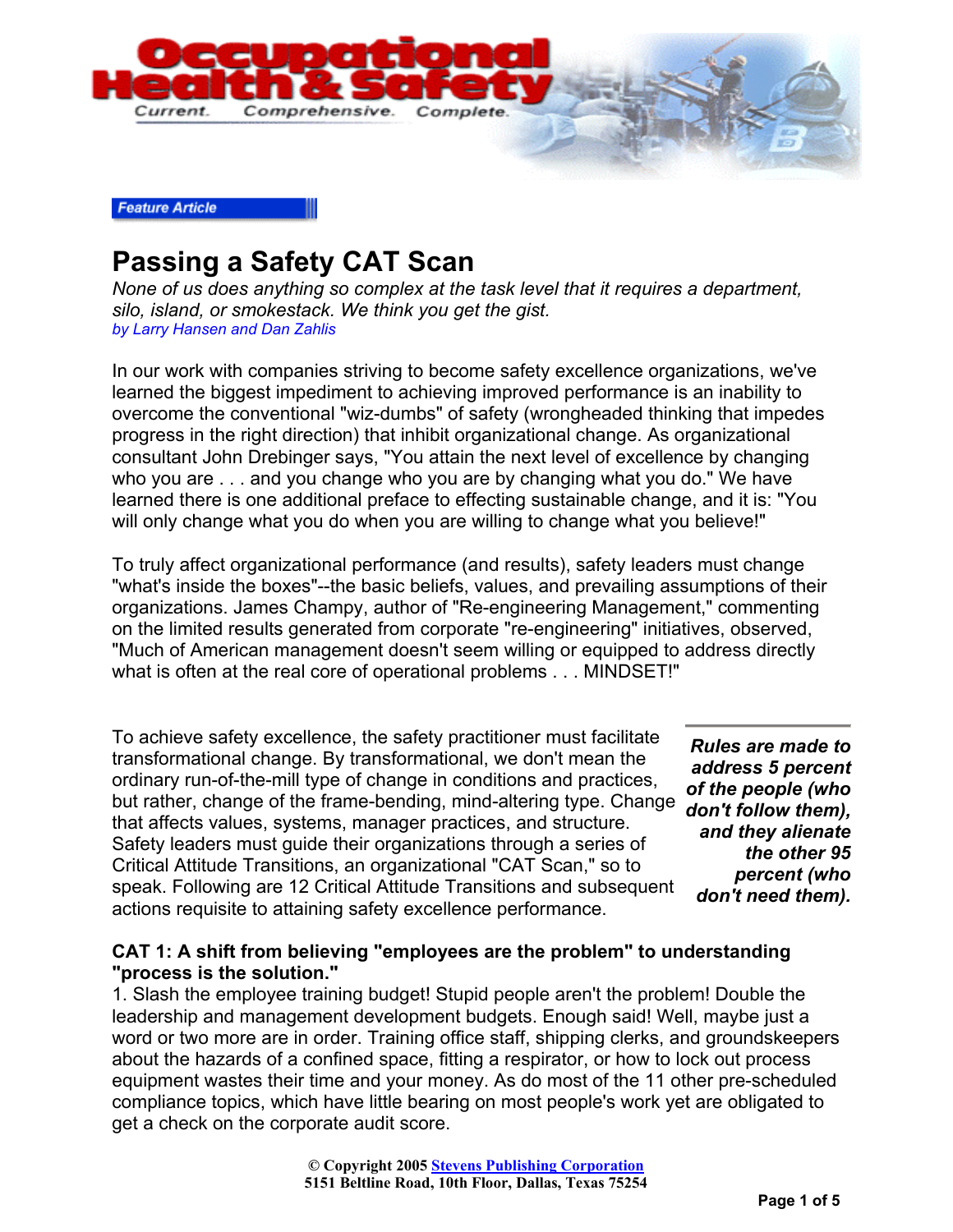## **CAT 2: A shift from blaming the victims to holding the guilty accountable.**

2. Discontinue supervisory accident investigations. They rarely identify the root cause of organizational accidents, unless, of course you're willing to put them behind one-way mirrors, bring in a senior manager lineup, and grant them full immunity. They're supervisors . . . they're not stupid!

#### **CAT 3: A shift from safe as an outcome of a program to safe as an outcome of management systems.**

3. Stick your nose *everywhere* it belongs. Encroach upon the turfs of other functions (sucking out redundancy with a straw), create discomfort with your insurance carrier and brokers (by demanding they do something for those commissions), spend money from one budget account to cover the legitimate needs of another (by fixing problems), and be willing to sacrifice the most sacred cows and longstanding bureaucracies of the organization. If your CEO fires you, *congratulations!* It worked.

#### **CAT 4: A shift from safety positioned as a staff function to safety integrated into line management operations.**

4. Restructure your organization. Require that "shared ownership" replace "forced accountability." Build unified business systems (function to function) and collaborative processes (line and staff, *not* functional departments. We may not all be in the same boat, but we are all in the same ocean. Imagine washing dishes at home: Does anyone have a children's dishwashing department, a husband's dishwashing department, and a wife's dishwashing department? Or do we just have one process, with one set of tools and equipment to do one task? None of us does anything so complex at the task level that it requires a damned department, or silo, or island, or smokestack. We think you get the gist.

## **CAT 5: A shift from managing by rules to leading by values.**

5. Eliminate "rules trolls" and the folly they produce. Rules are made to address 5 percent of the people (who don't follow them), and they alienate the other 95 percent (who don't need them). Replace rules with values-based process guidelines that delineate systematic methods to be taken by people to reduce risk. The phrase "Thou Shalt" shall be reserved for a single purpose: "Thou Shalt refrain from using the phrase Thou Shalt."

## **CAT 6: A shift from tolerating excuses to obligating performance.**

6. Eliminate, now and forever, the word "accident" from the corporate vocabulary. The term is too commonly perceived (and used) by managers as "a fortuitous, unintended, unexpected, s-happens event," a/k/a an excuse. Replace it with the word "incident" or "operational error," i.e., a foreseeable, predictable, and very manageable event manifesting from a series of operational oversights. Now that all the excuses have been eliminated, hold managers accountable for improving their process and minimizing operational error.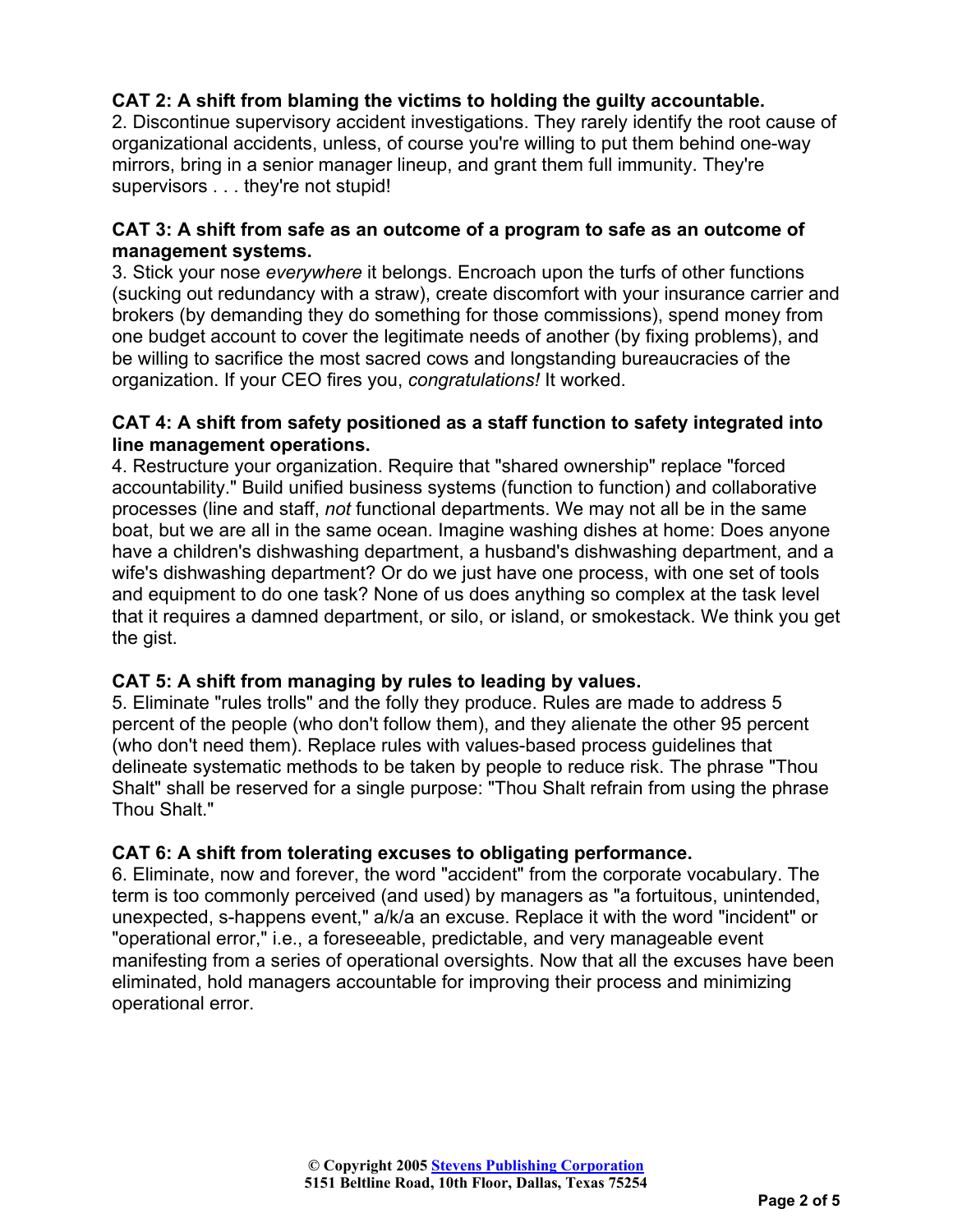#### **CAT 7: A shift from oppressing employee involvement to empowering employee innovation.**

 7. Grant all employees a "no approvals required" purchase authority. Five hundred dollars would be good, a thousand much better! Duct tape and cardboard are nice accoutrements for the shipping dock, but far too much of them is used to "retro-fix" production processes and improve workstations. If employees can outperform the brightest ergonomists with duct tape and cardboard, imagine what they can do with a "no red tape" spending authority.

*Note:* Allow all employees to trade their authority among themselves to address needs of higher cost, and invite the management team to attend an ongoing lesson in teamwork.

#### **CAT 8: A shift from encouraging adversarial conflict to enabling cooperative partnerships.**

*Design meaningful programs that incentivize and reward people based on desired behavior change and achievement of activities designed to produce better results.*

8. De-lawyer your business. Run an Accounts Payable printout for all expenses flagged as legal services. If purchasing doesn't categorize expenses this way, force this to start *today*. Lawyers propagate costs. For every legal dollar spent, there will be more brokered to related service providers and more yet expended on untracked conflict between the organization and its employees, service providers, vendors, and suppliers.

## **CAT 9: A shift from safety by chance to safety by design.**

9. Donate the bingo game and other counterproductive games of chance to the local retirement home. Then, design meaningful programs that incentivize and reward people based on desired behavior change, and achievement of goaled and quantifiable activities that are designed to produce better results--not the chance of someone holding a card with a lucky number.

#### **CAT 10: A shift from measurements that drive down (reported) numbers to metrics that drive down (real) costs.**

10. Set a goal of a 300 percent increase in your recordable incident rate for the next calendar year. Don't cause more injuries, demand more reporting! And then ignore the OSHA classification and focus on treating the injured person with respect while aggressively trending, analyzing, and preventing the root causes of the incidents being reported. In fact, issue an incentive award for every incident reported, regardless of severity (see item 9 above). And, by the way, set a goal of a 30 percent reduction in worker's compensation costs during the same calendar year. You'll beat it by a mile.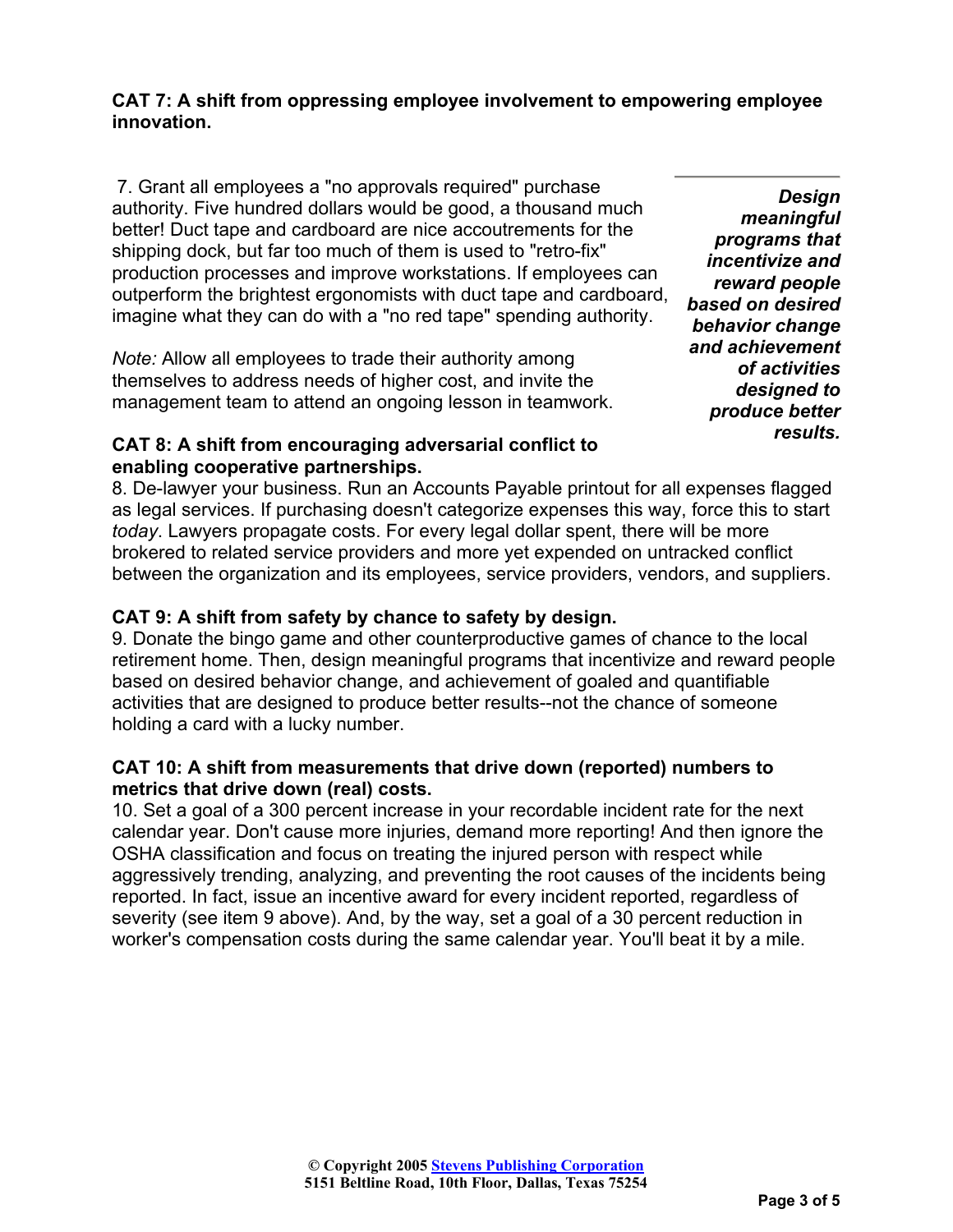#### **CAT 11: A shift from sub-optimizing performance via discipline to optimizing productivity via reinforcement.**

11. Stop attempting to discipline people into high performance. "Whack a Mole" sometimes produces winners at carnivals and state fairs, but it is always sub-optimizing in the workplace. People strive to achieve higher levels of performance when they want to and are motivated to do so. When they are told they have to, or else, they devote the greater part of their energy and efforts to getting even. And they generally will, without your having the slightest clue. Ever wonder why it takes the incumbent practitioner four months to locate his predecessor's work?

### **CAT 12: A shift from financing loss into the future to eliminating loss in the present.**

12. Attack your Risk Finance Alienation Allocation System. Demand access to your company's risk finance allocation system. Challenge any and all use of insurance methodologies employed to allocate all costs of risk. Insurance is designed to spread risk and finance losses into the future, not provoke action on loss causes today. In doing so, it creates a false sense of security, raises ultimate cost, and spreads acceptance and apathy among the proactive.

## **Alternative Courses of Action**

Of course, for those who cannot pass the "Scan," there are always alternatives. If an organization over the long run is unwilling to accept these mind-shifts of excellence or unprepared to implement the transformational changes they require, there are still a number of options available. Among the more common are:

*Stop trying to discipline people into high performance.*

- Increase the annual worker's compensation premium budget.
- Beef up orientation and training expense to cover turnover.
- Add staff to the claim administration function.
- Increase the Personnel Department's recruitment budget.
- Hire more lawyers. (My cousin is looking for work.)
- Set higher production quotes to offset loss costs.
- Lower the bar on profit margin projections. (Just spin the annual report.)

Decisions, decisions, decisions. Someone's got to make them! This article appeared in the Product Literature supplement to the February 2005 issue of *Occupational Health & Safety.*

This article appeared in the Product Literature supplement to the February 2005 issue of Occupational Health & Safety.